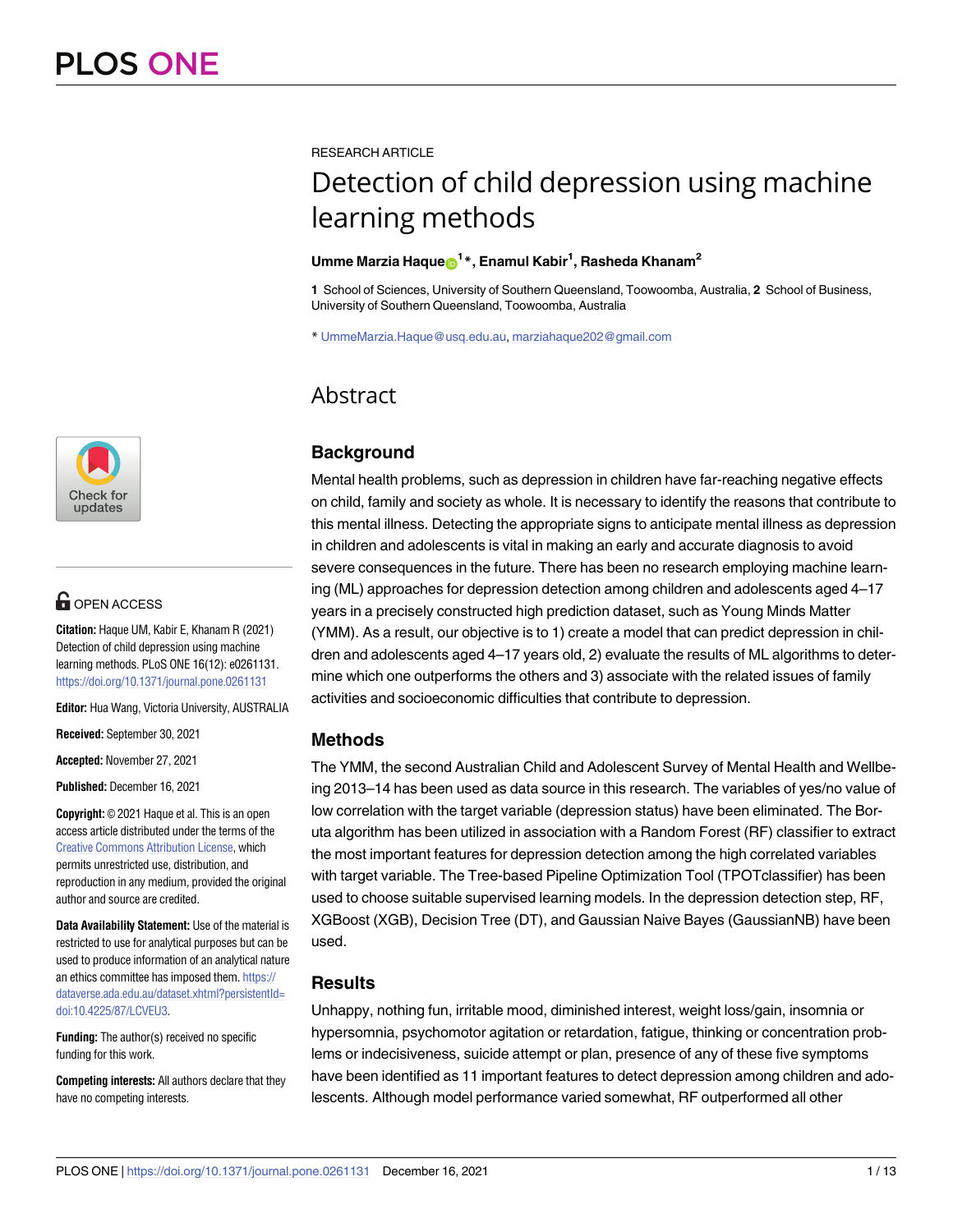<span id="page-1-0"></span>algorithms in predicting depressed classes by 99% with 95% accuracy rate and 99% precision rate in 315 milliseconds (ms).

#### **Conclusion**

This RF-based prediction model is more accurate and informative in predicting child and adolescent depression that outperforms in all four confusion matrix performance measures as well as execution duration.

#### **1. Introduction**

Depression in children is a mental health condition that affects the mind, mood and development of the children. If depression persists without treatment for a long time, children can fall behind in their usual activities such as learning [\[1](#page-10-0)]. Around 112,000 children and adolescents experience a severe depression in Australia, with male and female aged 4–11 years, 1.1% and 1.2%, compared to 4.3% and 5.8% between 12–17 years of age [\[2\]](#page-10-0). Among 10.7% of young girls and 4.5% of young boys considered suicide attempts in 2015 [[2\]](#page-10-0). The actual facts for depression, which lead to issues in children's mental health and development, must thus be discovered.

There have been several research studies on the detection of mental illness such as depression using ML algorithms in young children, university students, adults from household chores and professional duties, social network users, and so on using data of cross-sectional survey, clinical trial  $[3-11]$  $[3-11]$  $[3-11]$ . As sleep disturbances are linked to a variety of mental illnesses, sleep stages have been determined using an automatic classification system to extract complex networks by generating a weighted visibility graph to classify with kNN classifier [[12](#page-11-0)]. In [\[9](#page-10-0)], the significance of exploring features has been emphasized in analysis that takes a long time to provide findings using RF with accuracy showed area under the curve (AUC) of 56.49%. In [\[3](#page-10-0)], an Random Forest (RF) classifier achieves around 92% accuracy using dataset of mental disorder patients in detection depression, bipolar disorde, obsessive-compulsive disorder and schizophrenia in the presence of a huge amount of noisy data with a significant number of missing values. The prediction accuracy of an Artificial Neural Network (ANN) model for depression detection was 97.2% in [[7](#page-10-0)] with a small number of features dataset of 105 participants. Electroencephalogram (EEG) data have veen used in [\[8](#page-10-0)] to detect depression using K-Nearest Neighbor (KNN) classifier and the accuracy was 79.27%. DT has been applied to detect depression with a 73% accuracy using Facebook data in [[11](#page-11-0)]. Relatively good results have been obtained combining textual features with the log time gap and writing hours using an RF model [[5](#page-10-0)]. 95% confidence level and a 6% margin of error have been found among the data of 268 respondents [\[6\]](#page-10-0). Naive Bayes has provided the best accuracy of 85% in detecting depression after collecting data from 348 people [[10](#page-10-0)]. According to [\[4](#page-10-0)], identifying stress among Bangladeshi university students has 89% accuracy rate.

Determinants of common mental health among university students have been identified by machine learning algorithms with a dataset of small number of features [\[13\]](#page-11-0). The missing values have been effectively added to the psychotic patient dataset for mental health detection [\[3,](#page-10-0) [14\]](#page-11-0). Classifying addiction patients based on substance abuse, and psychotic patients based on symptoms of various psychopathologies, such as major depression, drug-induced psychosis, schizophrenia, schizoaffective disorder, obsessive-compulsive disorder, bipolar disorder manic episode, or bipolar disorder—mixed episode [\[3](#page-10-0)]. For classification, most predictive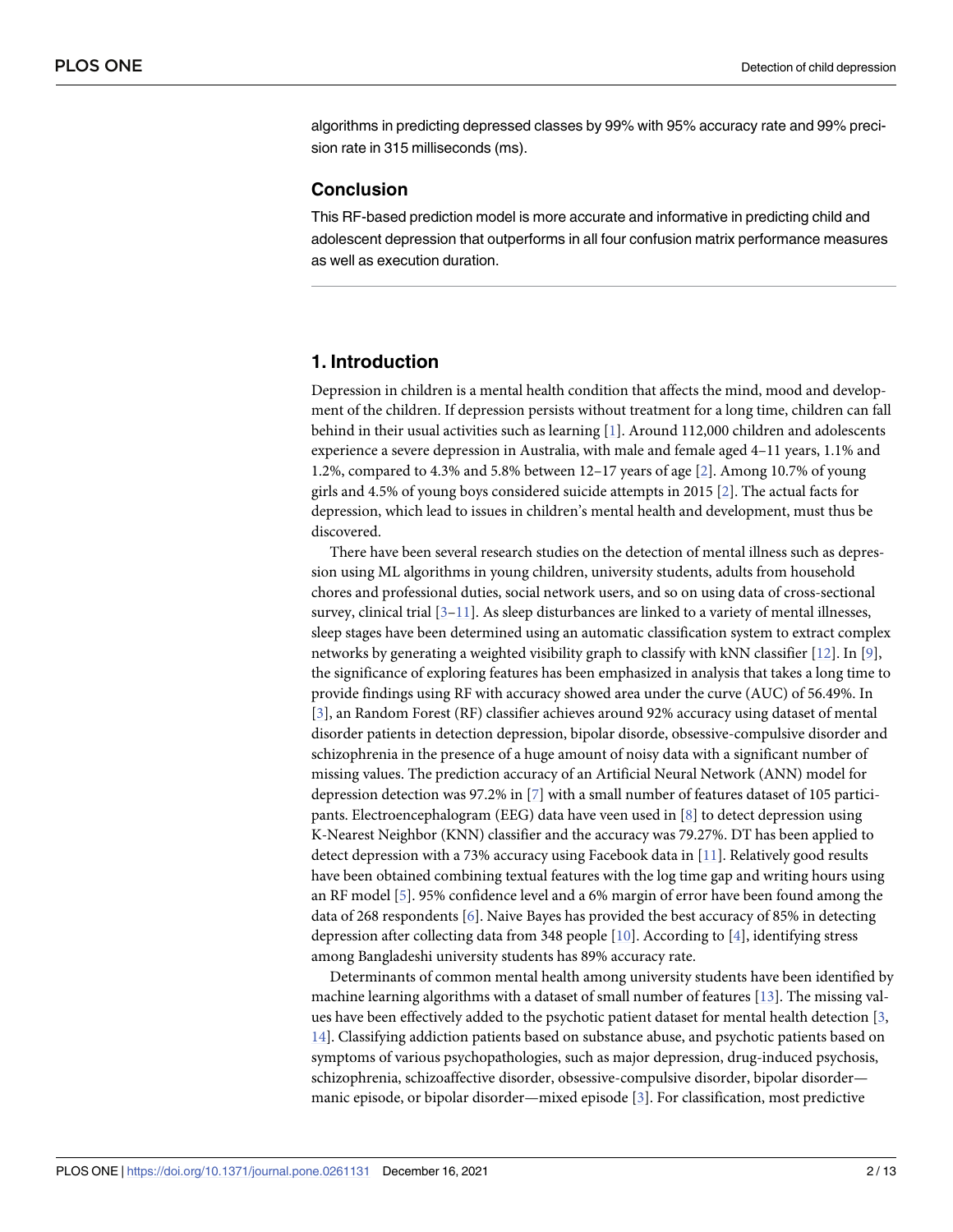<span id="page-2-0"></span>research in physical and mental health has used a variety of ML algorithms such as Random Forest (RF), Logistic Regression (LR), Support Vector Machine (SVM), Naïve Bayes (NB), k-Nearest Neighbours (kNN), Decision Tree (DT), Artificial Neural Network (ANN), Instance Based Learning (IBL), Ensemble Methods (EM) [\[3–6,](#page-10-0) [9](#page-10-0)[–11,](#page-11-0) [13,](#page-11-0) [15–25](#page-11-0)].

Numerous studies have found that depression may be predicted with a high degree of accuracy by machine learning algorithms. However, majority of the previous work deal with small group of participants. They operate with datasets having a small number of features and, if they have large number of features, they contain a small collection of instances. Finally, they selected prediction methods at random without knowing how other algorithms performed on that particular dataset.

In this study, a large dimensional dataset of 667 features and 6310 cases has been used, with the number of classes varying widely. Furthermore, this study has investigated the performance of 32 machine learning algorithms in order to select the best approach for depression detection. There have been no research employing machine learning techniques that has used a precisely constructed dataset as Young Minds Matter (YMM) with 667 categorical features for the diagnosis of depression and 6310 number of cases [\[26\]](#page-11-0). The YMM is the second Australian Child and Adolescent Survey of Mental Health and Wellbeing 2013–14 collected responses from a wide, nationally representative sample of young people and their parents or care givers, including information about their mental disorders, child's learning, social conditioning, and healthy environment [[27](#page-11-0)]. The Adolescent Self-Esteem Questionnaire (ASQ) from YMM indicated that the structure had a high predictive effect on depression [\[26\]](#page-11-0). Using the algorithms of machine learning (ML), we present here the YMM survey results related to the sign, symptoms and cause of depression in children and adolescents, as well as its coincide.

In this research, the Boruta algorithm has been used on RF classifier for feature selection, which is one of the most influential data mining algorithms in the research community and one of the top ten data mining algorithms in terms of accuracy for removing irrelevant features as well more efficient selection of the important attributes [[4](#page-10-0), [19](#page-11-0), [20](#page-11-0), [28](#page-11-0), [29](#page-11-0)]. A good analysis that demonstrates how accuracy is influenced by input data. Our aim is to use the precisely constructed dataset of YMM to discover the influencing factors and symptoms to identify depression among young children and adolescents. Because the performance of different algorithms varies depending on the scenario such as the structure of dataset, number of variable, number of input data, Tree-based Pipeline Optimization Tool (TPOTclassifier) has been applied in this research to select appropriate supervised learning models and optimize their parameters [\[30\]](#page-11-0). The TPOT classifier automatically detects preprocessing and modelling operators' combinations that considerably outperformed the basic machine learning analysis by providing intelligent machine learning searches [[31](#page-11-0)]. We have used the Boruta algorithm in accordance with an RF classifier to extract the most important features and apply them to appropriate supervised models to focus in particular to:

- 1. Present the actual signs or symptoms of depression that the children and adolescents are experiencing.
- 2. Evaluate the supervised models' performances in terms of measuring Accuracy, Sensitivity, Specificity, Precision, AUC and receiver operating characteristic curve (ROC) score and execution time.
- 3. Show the percentage score of features of significant historical facts related to child and teen depression to learn about their family activities and socioeconomic issues that contribute to their depression.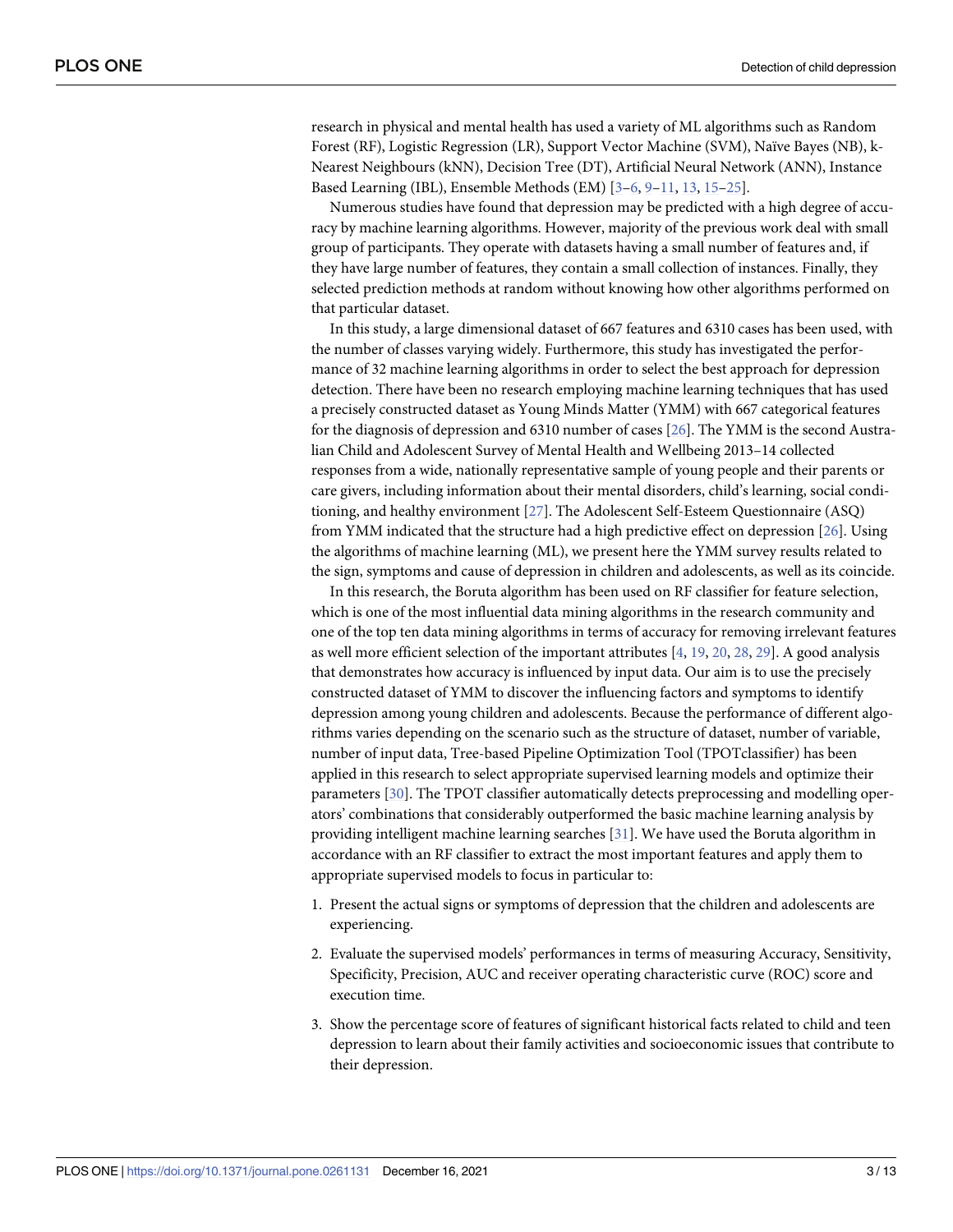#### **2. Materials and methods**

Data processing has been performed to set target variable and feature selection from source dataset to evaluate the performances of ML algorithms in proposed method, shown in (Fig 1).

#### **2.1 Dataset**

In this study, depression has been detected using the Youth Minds Matter (YMM), a nationwide cross-sectional data by the University of Western Australia (UWA) to the Telethon Kids Institute. These data have been carried out in cooperation with Roy Morgan Research and sponsored by the Australian Department of Health between 2013 and 2014. It is the second Australian Children's and Adolescent Survey of Mental Health and Wellbeing [[27](#page-11-0)]. This dataset can be accessed by requesting to the Australian Data Archive (ADA) in the given website address ([https://dataverse.ada.edu.au\)](https://dataverse.ada.edu.au/). YMM employed a multi-stage, area-based random sample technique. It was intended to be representative of Australian households with adolescents aged 4–17. If a family had more than one eligible child, the survey has been conducted with a single child chosen at random. A total of 6,310 parents/careers (55 percent of eligible households) of adolescents ages 4–17 were voluntarily included.

#### **2.2 Data processing**

**2.2.1 Target variable.** The variables informing the status of depression confirming by doctor or mental health professional, continuing diagnosis of depression have been selected for measuring the target variable. If any of these variable's value is true, target variable is confirmed as depressed  $= 1$ , otherwise nondepressed  $= 0$ .

**2.2.2 Feature selection.** In our dataset, a minority class is observed to have a 'Depressed' class, whereas a majority class is considered to become a 'Nondepressed' and thus the data set is imbalanced. All variables that inform the depression confirmed by a doctor or professional mental health care professional, other than the target variable, have been removed from the training set as they were considered in the target variable.

Out of 2622 variables in the data set, 667 categorical variables of 'Yes' and 'No' values have been chosen to predict depression in this research. Using Pearson correlation of these 667 independent variables with target outcome has been measured. The variables that have low correlation with the target variable has been removed. However, correlated variables can cause misleading feature importance. For this reason, a range has been manually identified from the



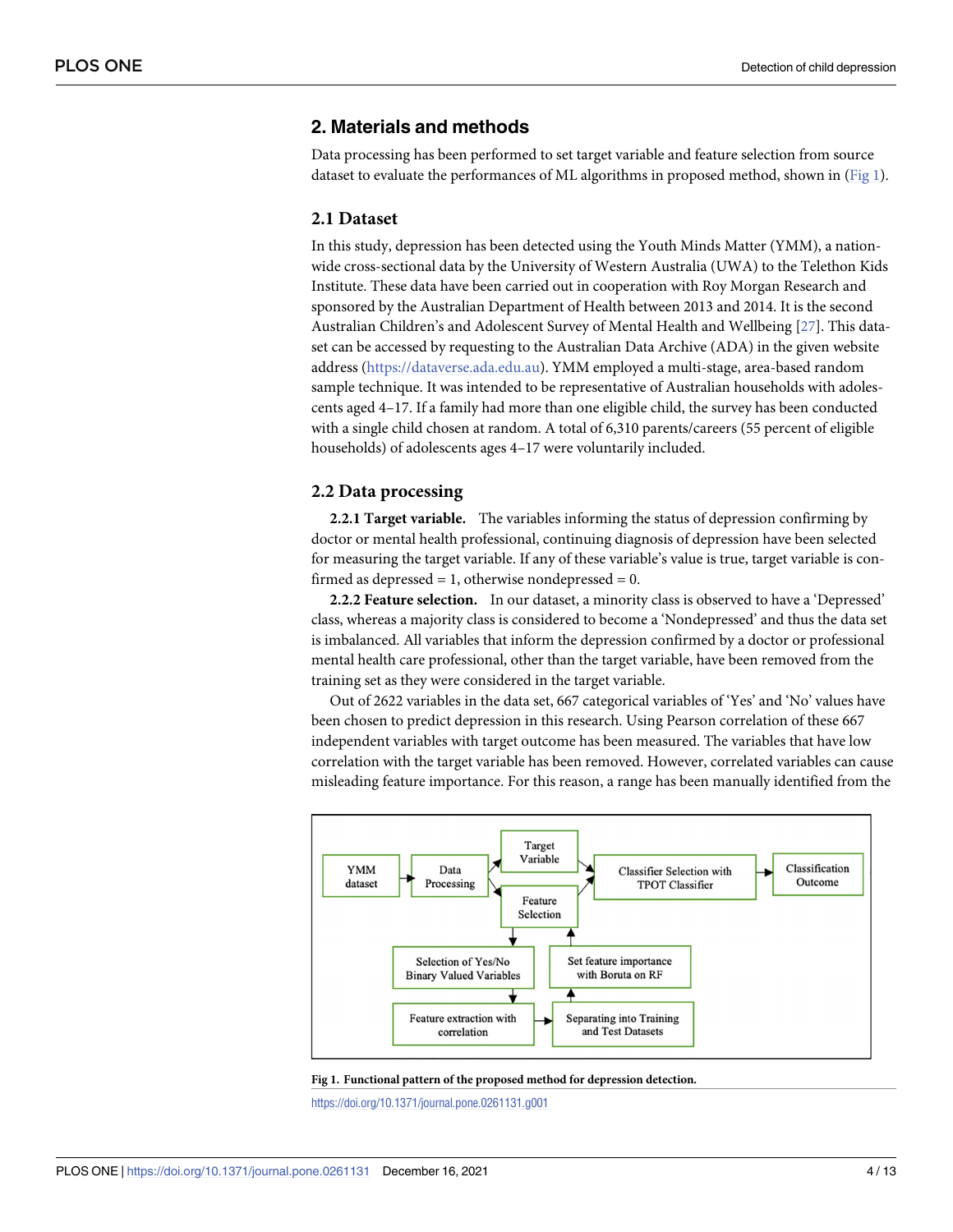<span id="page-4-0"></span>high correlated variables with the target variable of depression. A range of correlated values of given variables with target variable has been chosen. The best subset of input features with this range = [0.06, 0.07, 0.08, 0.09, 0.1, 0.2] has been chosen at a stage where the results of the Root Mean Square Error and coefficient of determination are the lowest and highest, respectively. The target variable of predicted depression was reported as a binary response (depressed  $= 1$ , nondepressed  $= 0$ ) based on their perception of depression. The heatmap() method was used to show the correlation between the entire dataset using seaborn and matplotlib, the python data visualization library. By correlated variables, 62 variables are selected as top ranked features. These top 62 features have high correlation with target variable where Root Mean Square Error and coefficient of determination are 0.20 and 0.39 respectively.

#### **2.3 Methodology**

The Python 3.7.3 sci-kit-learn package has been used to produce all the machine-learning models such as RF, Boruta, TPOTclassifier, XGB, DT, GaussianNB. The RF classifier has been implemented with the Boruta algorithm in this research for unbiased and stable selection by partitioning the full dataset into training and test datasets with 62 top-ranked features. After selecting the most significant features performed by Boruta on RF, the internal\_cv\_score of TPOTclassifier has been considered in order to select appropriate supervised learning models and optimize their parameters [[30](#page-11-0)]. The machine-learning models such as XGB, RF, DT and GaussianNB have been selected from the internal\_cv\_score of TPOTclassifier with class weight and threshold of 0.79, as the classification prediction is imbalanced [[32](#page-11-0)]. The code has been shared publicly by the given link [\(dx.doi.org/10.17504/protocols.io.bzm8p49w\)](https://dx.doi.org/10.17504/protocols.io.bzm8p49w).

**2.3.1 ML algorithms.** *Boruta algorithm*. Boruta is a wrapper algorithm built around the RF classifier to determine the relevance and importance of features in relation to the target var-iable [\[33\]](#page-11-0). The aim of this algorithm is to remove unusable features in relation to the target variable which can create unnecessary noise [\[34\]](#page-12-0).

*RF*. An RF algorithm has hyper-parameters indicating the number of trees and maximum tree depth considering how many interactions in the model are evaluated and the decisionmaking rules are the parameters [\[28\]](#page-11-0). It constructs numerous decision trees and combines them to get a more accurate and reliable prediction.

*TPOTclassifier*. The TPOTclassifier provides intelligent machine-learning searches which include supervised classification models, preprocessors, selection strategies and any other science-learn API-assessment estimators or transformers [\[31\]](#page-11-0). It can find the best parameters and model ensembles using genetic programming.

*XGB*. XGB uses gradient boosting in the random forest. The gradient boosting is achieved by giving rankings for each tree leaf and creating new trees. Depending on the performance of the previously created trees, it assigns different weights for each tree. This contrasts with traditional approaches for boosting random forests, which function by allocating the same weights to trees [[35](#page-12-0)].

*DT*. Based on the divide and conquer concept, the tree is explained into class label as decision nodes or internal nodes and attributes or categories as leaf nodes. The test data or input pattern are represented through the tree's internal nodes. The output data is presented as class label through the decision nodes of the tree [[36](#page-12-0)]. Each test data through the tree's internal nodes produces mutually exclusive and exhaustive results [\[37\]](#page-12-0).

*GaussianNB*. Using the Naive Bayes method, GaussainNB employs the idea of maximum likelihood. The feature values are represented as vectors, and instances are assigned as class labels [[38](#page-12-0)]. It calculates the probability among the values of features by a Gaussian distribution with no co variances to predict the class labels.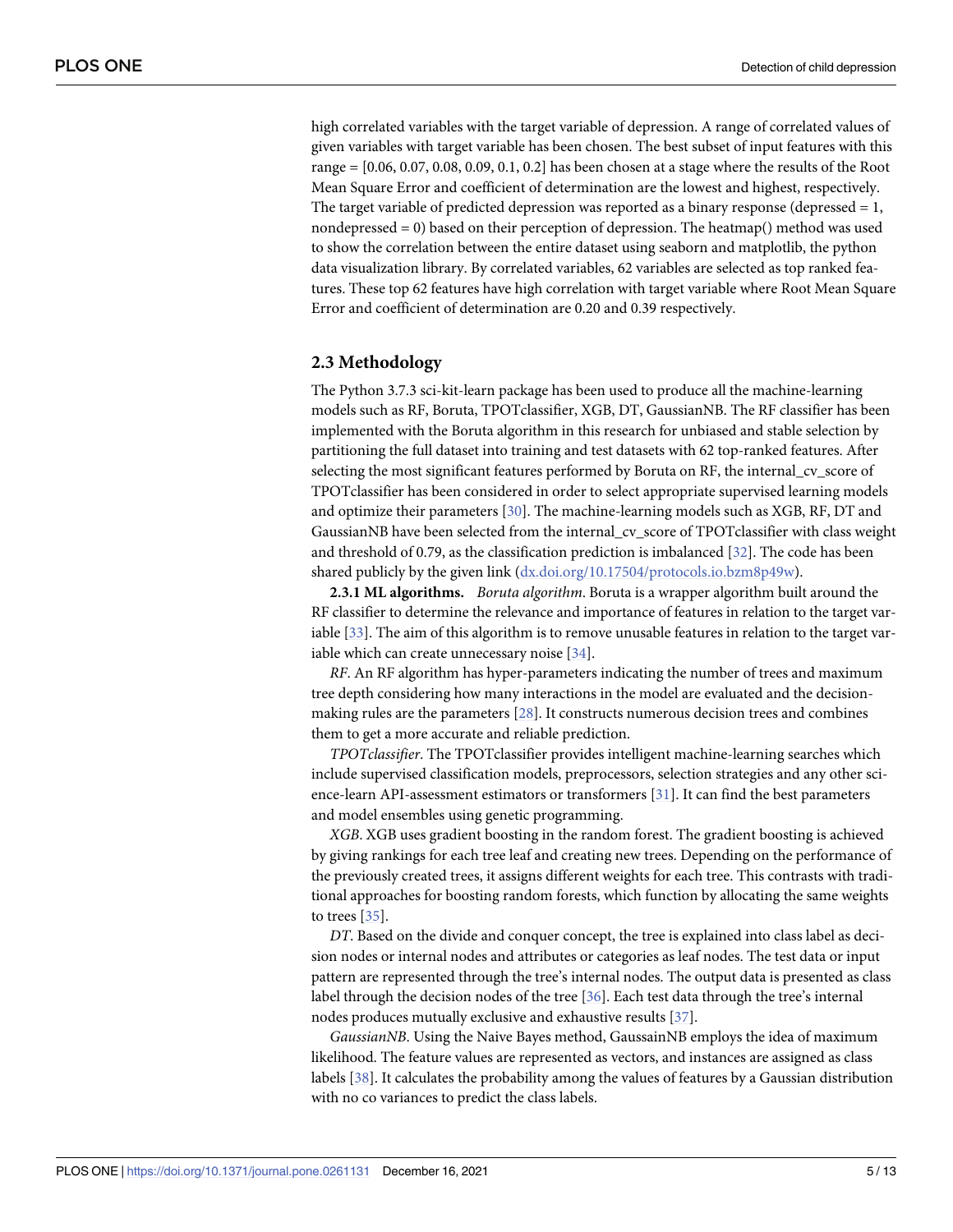<span id="page-5-0"></span>**2.3.2 Performance measure.** The performance of the proposed machine learning methods has been calculated by collecting True Positive (TP), True Negative (TN), False Positive (FP), and False Negative (FN) results from the confusion matrix. The accuracy, precision, sensitivity, specificity, the score of AUC, ROC, in each ML model have been calculated using Eqs (1–4) below. XGB, DT and GaussianNB.

$$
Accuracy Rate = \frac{TP + TN}{TP + FP + TN + FN}
$$
 (1)

$$
Precision = \frac{TP}{TP + FP}
$$
 (2)

$$
Sensitivity = \frac{TP}{TP + FN}
$$
 (3)

$$
Specificity = \frac{TN}{TN + FP}
$$
 (4)

#### **3. Experimental results**

Our dataset containing 5839 nondepressed class and 471 depressed class, is completely imbalanced [\[39\]](#page-12-0). By separating the entire dataset into training (70% observations) and test (30% observations) datasets, the random forest classifier has been employed with the Boruta method yielding the 11 input features. In this paper, the random forest classifier has been used with Boruta algorithm for its unbiased and stable selection by splitting the entire dataset into training and test datasets accompanied by 63 top ranked features [\[33\]](#page-11-0) shown in Table 1.

As the RF uses decision trees for regression and is regarded to be the best model, it is used here as the basic model. The resulted most significant 11 input features performed by Boruta around random forest classifier with class weight are shown in [Table](#page-6-0) 2.

Using the sci-kit-learn module, the TPOT classifier has been applied to the training set. It obtains the scores of 32 operators. Among them, XGB, RF, DT, and GaussianNB have been selected from the internal\_cv\_score of TPOTclassifier to test in this research with class weight. The performance of these ML models has been reported employing four confusion matrix per-formance parameters such as accuracy, precision, specificity and sensitivity in [Table](#page-6-0) 3, the area under curve (AUC) and receiver operating characteristic curve area (ROC) score in [\(Fig](#page-7-0) 2) and k-fold cross-validation techniques in [Table](#page-7-0) 4.

[Table](#page-6-0) 3 shows the accuracy, precision, specificity and sensitivity of different ML algorithms. As we can see from the above table, the accuracies for XGB, RF, and DT are the same, but the accuracy for GaussainNB slightly less than the other ML algorithms. RF outperformed all other algorithms in predicting depressed classes with precision 99% and accuracy 95%. Since

|  |  |  | Table 1. Experiment findings on feature selection. |
|--|--|--|----------------------------------------------------|
|--|--|--|----------------------------------------------------|

| <b>Illustration</b>                                 | YMM cross sectional data |  |  |
|-----------------------------------------------------|--------------------------|--|--|
| Size of the training set                            | 4417                     |  |  |
| Size of the test set                                | 1893                     |  |  |
| Total class count                                   | 2                        |  |  |
| Total number of features in the dataset             | 2622                     |  |  |
| Number of subsets assessed (yes, no, unknown)       | 667                      |  |  |
| Number of trainings data features after correlation | 62                       |  |  |
| Number of features in the optimal set               | 11                       |  |  |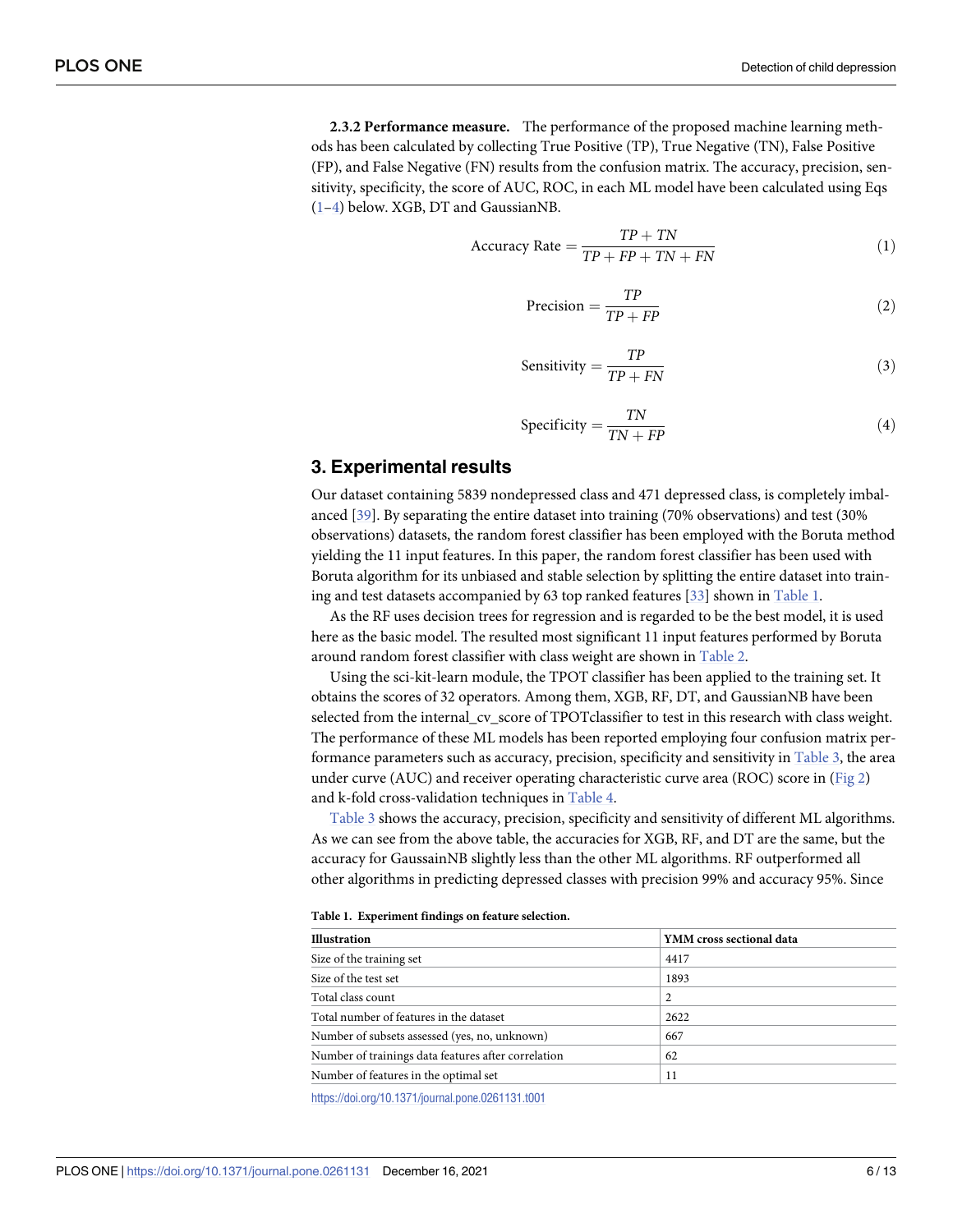| #   | Feature ID         | Depression questionnaires                                                                                       |        | <b>Frequency Proportion</b> |  |
|-----|--------------------|-----------------------------------------------------------------------------------------------------------------|--------|-----------------------------|--|
|     |                    |                                                                                                                 | Yes    | No.                         |  |
| 1.  | Depressed          | The status of depression confirming by doctor or mental health professional, continuing diagnosis of depression | 7.46%  | 92.5%                       |  |
| 2.  | punhappy           | unhappy                                                                                                         | 17.11% |                             |  |
| 3.  | PMD <sub>002</sub> | Was there a time when it seemed like nothing was fun for CHILD and [he/she] just wasn't interested in anything? | 18.78% | 81.22%                      |  |
| 4.  | pmdaly             | Depressed or irritable mood                                                                                     | 28.69% | 71.31%                      |  |
| 5.  | pmda2y             | Diminished interest or pleasure                                                                                 | 35.17% | 64.83%                      |  |
| 6.  | pmda3y             | Weight loss/gain or appetite change                                                                             | 43.66% | 56.34%                      |  |
| 7.  | pmda4y             | Insomnia or hypersomnia                                                                                         | 37.61% | 62.39%                      |  |
| 8.  | pmda5y             | Psychomotor agitation or retardation                                                                            | 38.61% | 61.39%                      |  |
| 8.  | pmda6y             | Fatigue or loss of energy                                                                                       | 40.79% | 59.21%                      |  |
| 10. | pmda8y             | Thinking or concentration problems or indecisiveness                                                            | 40.44% | 59.56%                      |  |
| 11. | pmda9y             | Thoughts of death, suicidal ideation, suicide attempt or plan                                                   | 47.10% | 52.90%                      |  |
| 12. | pmday              | Presence of Any of these Five symptoms in same 2-week period                                                    | 46.15% | 53.85%                      |  |

<span id="page-6-0"></span>**[Table](#page-5-0) 2. Class status with most significant 11 input features.**

<https://doi.org/10.1371/journal.pone.0261131.t002>

our dataset is imbalanced with 5839 nondepressed and 471 depressed class, accuracy is not a metric to indicate acceptance rates in this case. In this scenario, the ROC (AUC) score can be an optimistic measure. There is no bias in ROC analysis favouring models that perform well on the minority class at the cost of the majority class [[40](#page-12-0)]. The AUC and ROC (AUC) scores of these algorithms are shown in [\(Fig](#page-7-0) 2). The AUC scores of XGB, RF, DT, and GaussianNB are showing the values of 0.74, 0.72, 0.72, and 0.74, respectively. These algorithms have nearly similar ROC (AUC) scores of 0.78. This ROC (AUC) value of 0.78 is within the acceptable range, and is slightly lower than the outstanding score of 0.80 [[41\]](#page-12-0).

The findings of K-fold cross-validation have been reported in [Table](#page-7-0) 4 for 3-fold, 5-fold, and 10-fold repeats. Based on the accuracy scores provided in Table 3, there is very small difference in the performance of XGB and RF model in 3-fold, 5-fold, and 10-fold cross validation. Exe-cution times for these classifications have been shown in [\(Fig](#page-8-0) 3) where X- axis shows the name of the models and Y- axis shows the time in milliseconds (ms).

Though the algorithms perform similarly in ROC score, and they have a very small difference in k-fold cross validation, AUC score. XGB and RF have both functioned well, with only a small variation in four confusion matrix performance parameters. RF score the best in terms of precision (99%) and specificity (100%). Moreover, the execution time for these classifiers makes a difference in selecting one of them as the best classifier. The RF exceeds in all fields in accordance with the result reported in Figs [2](#page-7-0) and [3,](#page-8-0) Tables 3 and [4](#page-7-0).

## **4. Discussion**

It is important to understand the causative factors of depression in children and adolescents in order to detect it accurately and efficiently for their early diagnosis and development. When the parents or the involved persons in their social and academic developmental activities are

**[Table](#page-5-0) 3. Accuracy, precision, specificity and sensitivity of XGB, RF, DT and GaussianNB.**

| Models     | Accuracy | Precision | <b>Specificity</b> | Sensitivity |  |  |  |
|------------|----------|-----------|--------------------|-------------|--|--|--|
| XGB        | 0.95     | 0.85      | 0.99               | 0.48        |  |  |  |
| RF         | 0.95     | 0.99      | 1.00               | 0.44        |  |  |  |
| DT         | 0.95     | 0.94      | 1.00               | 0.45        |  |  |  |
| GaussianNB | 0.94     | 0.69      | 0.98               | 0.51        |  |  |  |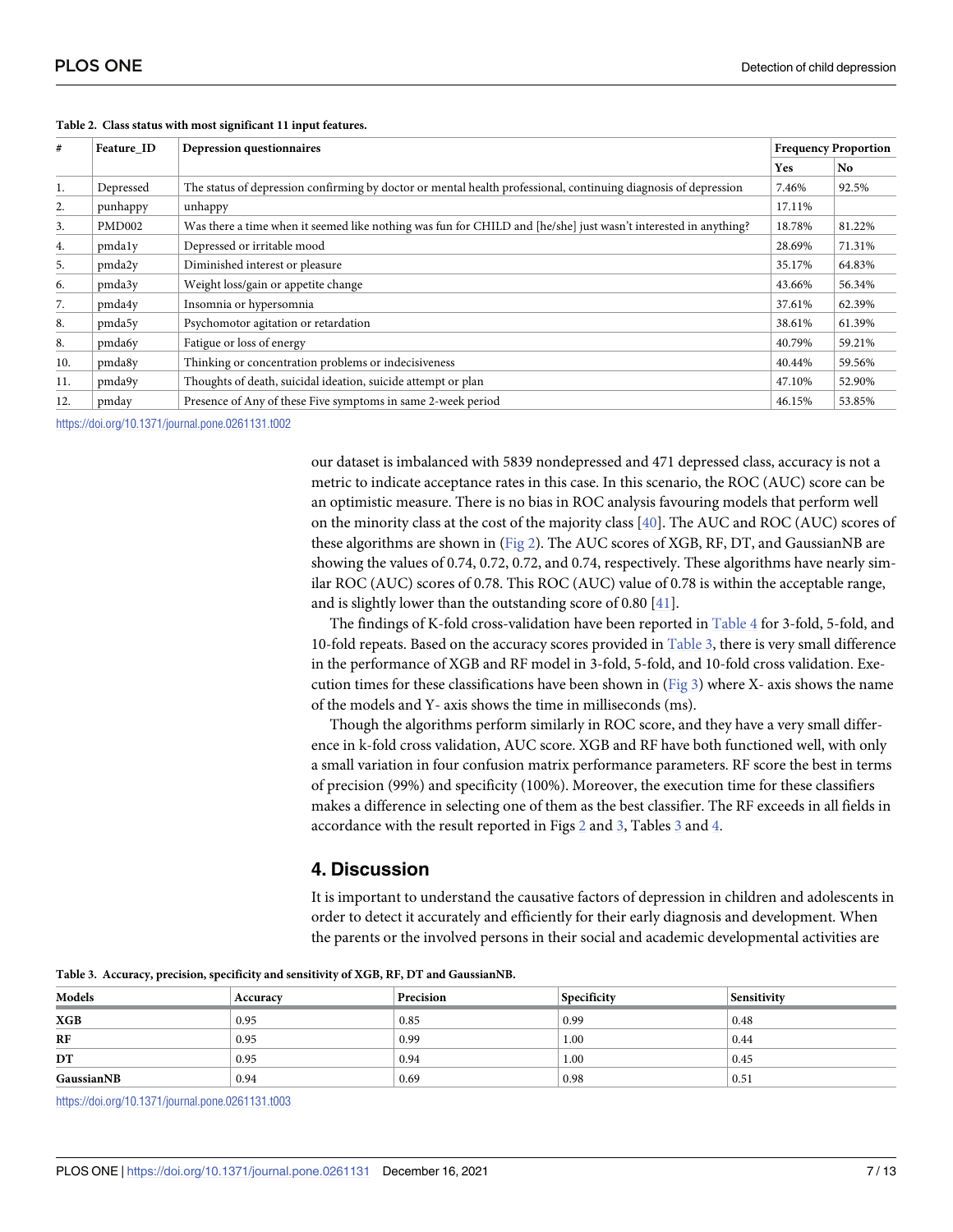<span id="page-7-0"></span>



**[Fig](#page-5-0) 2.** AUC and ROC scores for (a) XGB, (b) RF, (c) DT and (d) GaussianNB.

<https://doi.org/10.1371/journal.pone.0261131.g002>

unsure whether they should consult a medical expert on this issue, this research will help them make a decision to start the treatment at early stage. In this paper, we attempted to determine the specific features on the status of depression, even though the dataset was imbalanced. Class imbalance is a condition in large dataset streams that cannot be overlooked [[42](#page-12-0)]. Since the number of classes fluctuate greatly, we do not want to ignore any key features that has more

| Table 4. Result of K-Fold cross validation of depression detection. |  |
|---------------------------------------------------------------------|--|
|---------------------------------------------------------------------|--|

| Models     | 3-fold | 5-fold | 10-fold |
|------------|--------|--------|---------|
| XGB        | 0.9533 | 0.9515 | 0.9535  |
| RF         | 0.9518 | 0.9515 | 0.9531  |
| DT         | 0.9382 | 0.9370 | 0.9366  |
| GaussianNB | 0.9042 | 0.9044 | 0.9035  |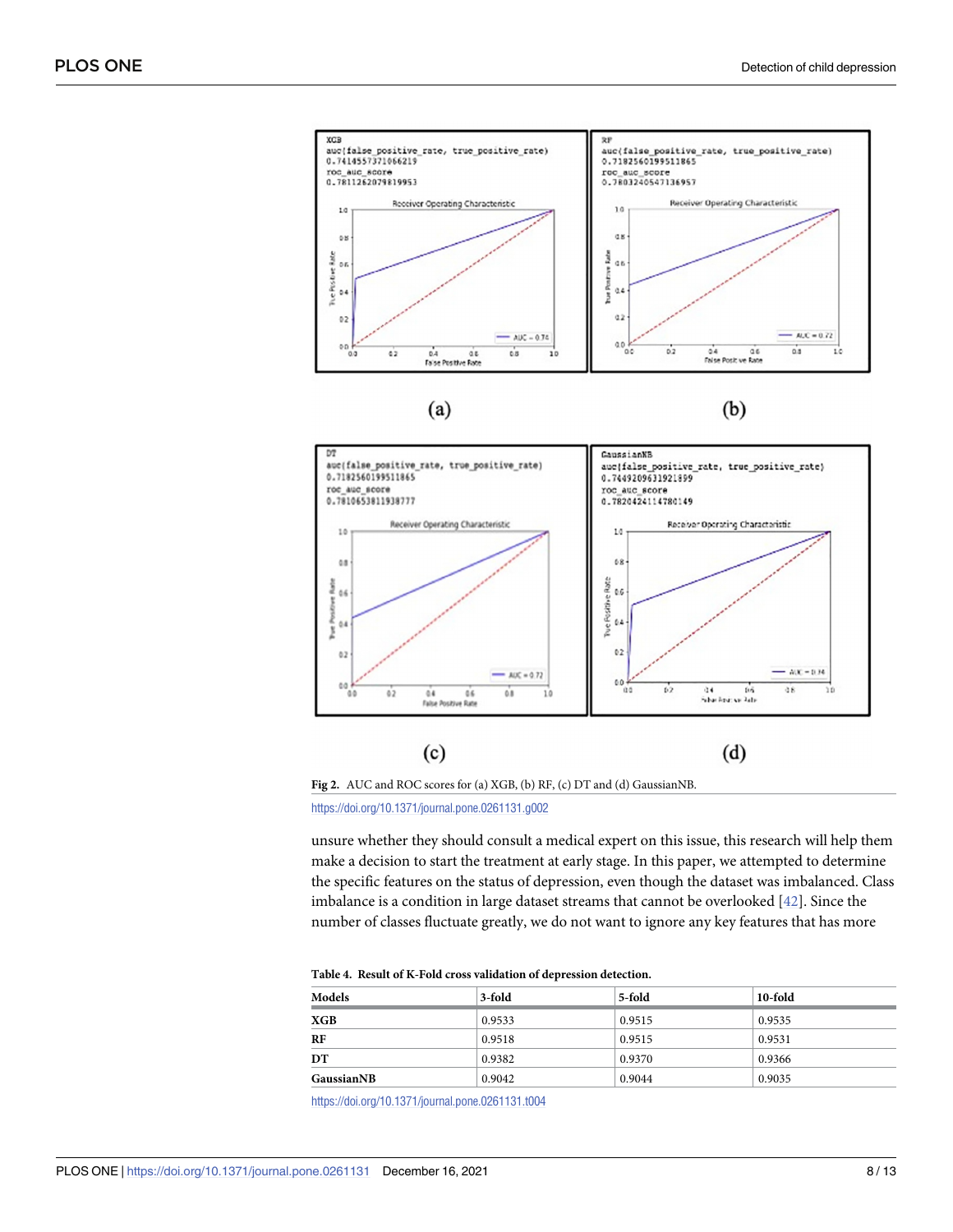<span id="page-8-0"></span>

<https://doi.org/10.1371/journal.pone.0261131.g003>

importance assigned to a particular class on depression analysis. Both unweighted and weighted Random Forest (RF) with Boruta has been employed in the feature selection phase, providing 8 and 11 features, respectively. These 11 features include the same 8 features that previously belonged for weighted RF. We have considered the binary answers that are the main constraints of our research, but according to the YMM questionnaire evaluation and the machine learning model prediction assessment, this feature set is clinically comparable to the major symptoms of depression [\[43\]](#page-12-0). As a result, using a RF model with class weight, an optimum feature set has been established for predicting depressive state. The decision path for three sample of test dataset in Table 5 shows the optimal feature set from the questionnaire using the fitted RF model to predict depression status.

The sample of test dataset in Table 5 shows how RF model predicts depression in children and adolescents. In sample 1, there are yes values in unhappy, nothing fun and irritable mood and, for these values, our model is detecting depression. Again, when there are yes values in unhappy and nothing fun, it results no depression. That means, an unhappy child who has feeling nothing fun anymore cannot be addressed as depressed. In the last test sample, if unhappy children are showing no interest in anything as well losing or gaining wights, they need to be started their depression treatment as soon as possible.

| Unhappy | Nothing<br>fun | Irritable<br>mood | Diminished<br>interest | Weight<br>loss/gain | Insomnia or<br>hypersomnia | Psychomotor<br>agitation or<br>retardation | Fatigue  | Thinking or<br>concentration<br>problems or<br>indecisiveness | Suicide<br>attempt<br>or plan | Presence of<br><b>Any Five</b><br>symptoms | Predicted<br>depression |
|---------|----------------|-------------------|------------------------|---------------------|----------------------------|--------------------------------------------|----------|---------------------------------------------------------------|-------------------------------|--------------------------------------------|-------------------------|
|         |                |                   |                        |                     |                            |                                            | $\Omega$ |                                                               |                               |                                            |                         |
|         |                |                   |                        | $\Omega$            |                            |                                            | $\Omega$ |                                                               |                               |                                            |                         |
|         | 0              | $\Omega$          |                        |                     |                            |                                            | $\Omega$ |                                                               |                               |                                            |                         |
|         |                |                   |                        |                     |                            |                                            |          |                                                               |                               |                                            |                         |
|         | $\theta$       |                   |                        |                     |                            |                                            |          |                                                               |                               |                                            |                         |
|         |                |                   |                        |                     |                            |                                            | 0        |                                                               |                               |                                            |                         |

**Table 5. Prediction of depression in child and adolescence.**

\*Note:  $1 = yes$ ,  $0 = no$ .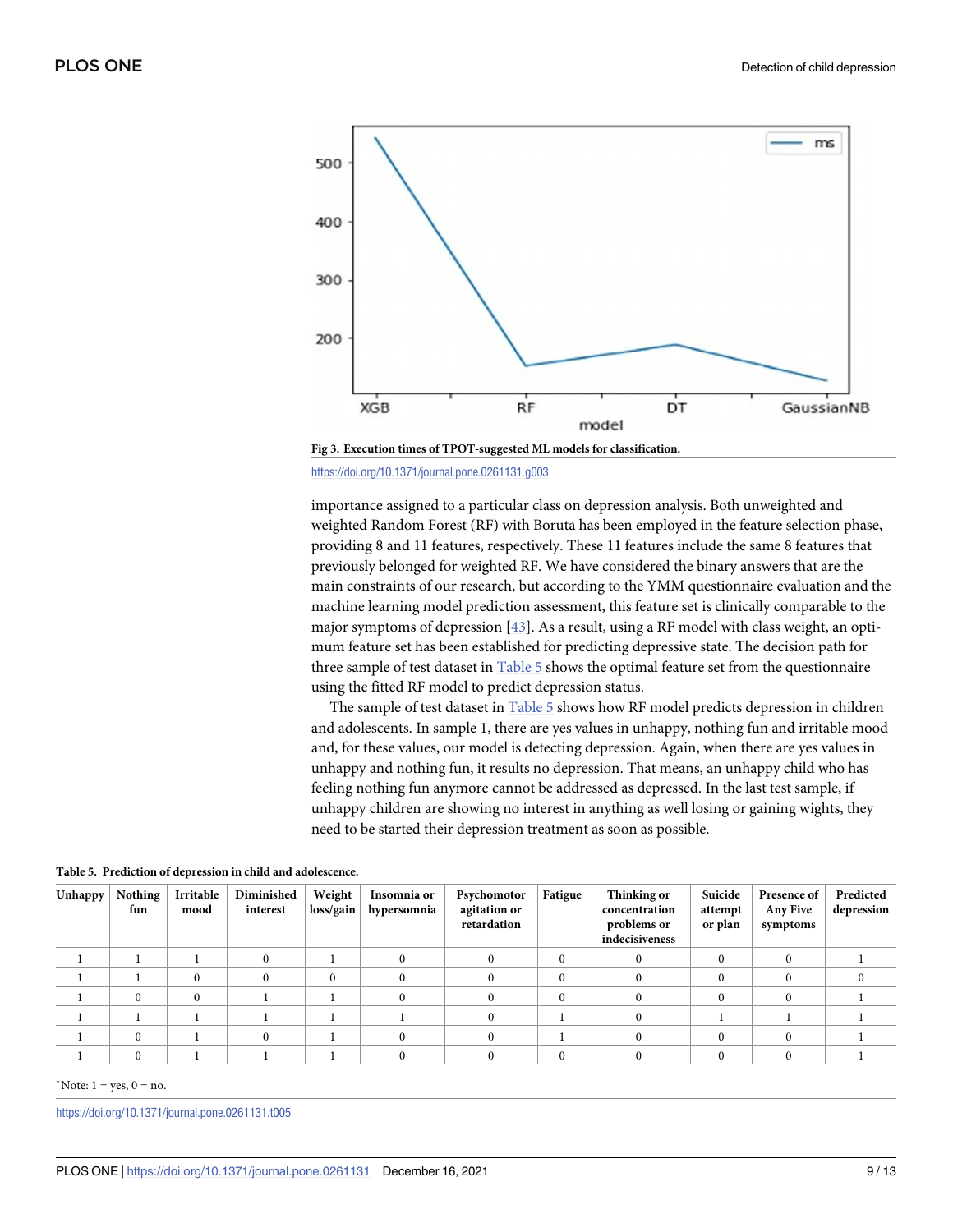| 1. | Siblings-Adopted/foster       | 100%   |
|----|-------------------------------|--------|
| 2. | Child's health-Poor Condition | 37.14% |
| 2. | Social Phobia                 | 32%    |
| 3. | Caregiver: Foster Mother      | 27.3%  |
| 4. | Very much dislike school      | 25.56% |
| 5. | House in vacant block         | 14.3%  |
| 6. | Taking or selling drugs       | 14.3%  |
| 7. | Separation Anxiety            | 12.1%  |
| 8. | Another parent works away     | 11.76% |
| 9. | Fired from job                | 3.3%   |
|    |                               |        |

**Table 6. Circumstances concerning child depression.**

<https://doi.org/10.1371/journal.pone.0261131.t006>

It is important for machine learning model to get training data from large dimensional dataset with defined exploratory target domain to find trends, pattern and outliers to make intelligent decisions. In this research we have provided top 62 features of 667 variables of large dimensional dataset. As well, the target variable of this dataset is confirmed by doctor, mental health professional and with the status of diagnosing depression. For this reason, our model can predict depression in children and adolescents with 95% accuracy with most important 11 features in the Australian context. Moreover, the specificity of RF is 100%. Furthermore, this is an important statistic for demonstrating that RF can accurately classify the negative occurrences in the nondepressed class. Our resulted RF model provides highly accurate results for recognising both the depressed and nondepressed classes. During the analysis of these data for depression detection, certain surrounding circumstances of depressed child or adolescent become apparent in Table 6.

Despite the fact that we have identified 11 important features for identifying child depression, the factors listed in Table 6 are noteworthy. All the children who live with their adopted or foster families are suffer from depression. One-third, 37.14% are in poor health condition. Social phobia impacted 32% of them. 27.3% of their caregivers are foster mothers. 25.56% of them do not like school. 14.3% of their residence is in a vacant block. 14.3% of them directly consume or sell drugs. Separation anxiety affects 12.1% of them. 11.76% of their another parent works in a location that is far from their home. Only 3.3% are fired from their jobs. Among all reasons of Table 6, children who have a complicated family situations as opposed to a healthy parent involvement are more likely to suffer from depression. There is evidence that children needs both parents actively involved in their life. It is extremely important in influencing a child's learning, socialisation, and health benefits. Consequently, it can result in a more secure attachment and a sense of belonging among young children. As well, it ensures a healthy environment for a child's upbringing.

#### **5. Conclusion**

Depression detection in child and adolescent is very important for the early diagnosis for their learning as well social and academic development. In this study, Random Forest (RF) has proved to be an efficient and accurate classifier to detect depression using YMM, a large dimensional dataset of mental health of children and adolescents in Australia. Moreover, the performances of all four algorithms (XGB, RF, DT, and GaussianNB) in terms of confusion matrix parameters, results of K-fold cross validation and the scores of area under curve (AUC) and receiver operating characteristic curve area (ROC), have demonstrated the TPOT classifier's capabilities in our model. The implementation of features extraction utilizing correlation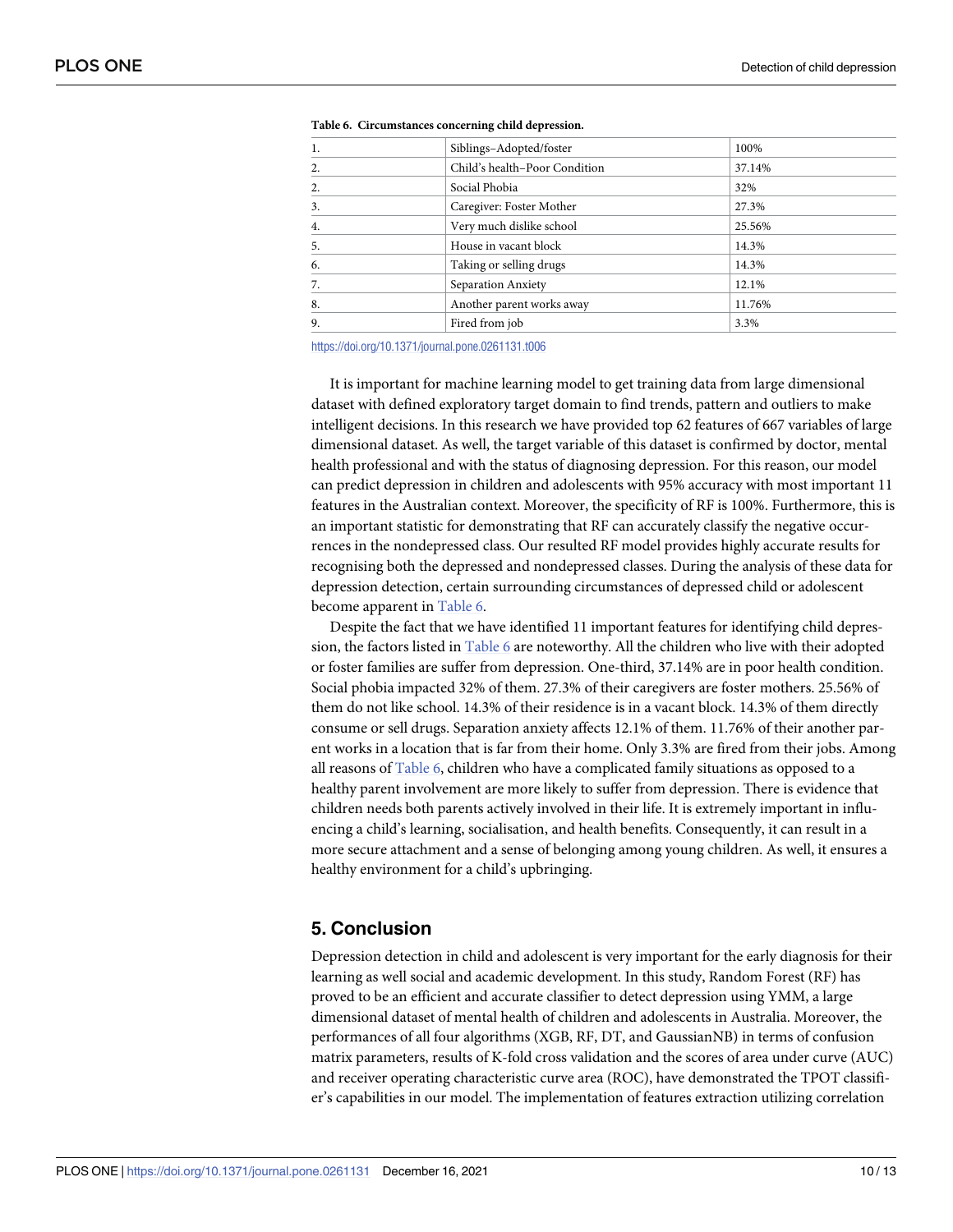<span id="page-10-0"></span>and weighted classifiers has more accurately classified the depressed individuals in the dataset. The selection of model features, high accuracy and precision rate of our RF predictive model, indicate the structure of significant predictive impact of YMM dataset on depression. As well, it contributes to the understanding of the influencing factors of depression. There are several existing predictive models for depression detection, however our model is more accurate and informative to predict child and adolescent depression in the Australian context due to its large dimensional dataset, optimal feature set and most importantly high accuracy and precision rate in prediction. It has identified the most 11 input features as questions that can be asked to children or their parents or caregivers in order to gain a preliminary understanding about whether the child is depressed or not. It can assist them in making an early diagnosis of the disease and initiating treatment at an early stage.

#### **Author Contributions**

**Conceptualization:** Umme Marzia Haque.

**Data curation:** Umme Marzia Haque.

**Formal analysis:** Umme Marzia Haque.

**Methodology:** Umme Marzia Haque.

**Software:** Umme Marzia Haque.

**Supervision:** Enamul Kabir, Rasheda Khanam.

**Writing – original draft:** Umme Marzia Haque.

**Writing – review & editing:** Umme Marzia Haque, Enamul Kabir.

#### **References**

- **[1](#page-1-0).** Zahra S.T. and Saleem S., Family cohesion and depression in adolescents: A mediating role of selfconfidence. Journal of the Pakistan Medical Association, 2021. 71(2B): p. 677–680. [https://doi.org/10.](https://doi.org/10.47391/JPMA.1384) [47391/JPMA.1384](https://doi.org/10.47391/JPMA.1384) PMID: [33941957](http://www.ncbi.nlm.nih.gov/pubmed/33941957)
- **[2](#page-1-0).** Lawrence D., et al., Key findings from the second Australian child and adolescent survey of mental health and wellbeing. Australian & New Zealand Journal of Psychiatry, 2016. 50(9): p. 876–886. [https://](https://doi.org/10.1177/0004867415617836) [doi.org/10.1177/0004867415617836](https://doi.org/10.1177/0004867415617836) PMID: [26644606](http://www.ncbi.nlm.nih.gov/pubmed/26644606)
- **[3](#page-1-0).** Abou-Warda H., et al. A random forest model for mental disorders diagnostic systems. in International Conference on Advanced Intelligent Systems and Informatics. 2016. Springer.
- **[4](#page-1-0).** Rois R., et al., Prevalence and predicting factors of perceived stress among Bangladeshi university students using machine learning algorithms. 2021.
- **[5](#page-1-0).** Cacheda F., et al., Early detection of depression: social network analysis and random forest techniques. Journal of medical Internet research, 2019. 21(6): p. e12554. <https://doi.org/10.2196/12554> PMID: [31199323](http://www.ncbi.nlm.nih.gov/pubmed/31199323)
- **[6](#page-1-0).** Nguyen M.-H., et al., A dataset of students' mental health and help-seeking behaviors in a multicultural environment. Data, 2019. 4(3): p. 124.
- **[7](#page-1-0).** Sau A. and Bhakta I., Artificial neural network (ANN) model to predict depression among geriatric population at a slum in Kolkata, India. Journal of clinical and diagnostic research: JCDR, 2017. 11(5): p. VC01. <https://doi.org/10.7860/JCDR/2017/23656.9762> PMID: [28658883](http://www.ncbi.nlm.nih.gov/pubmed/28658883)
- **[8](#page-1-0).** Cai H., et al., A pervasive approach to EEG-based depression detection. Complexity, 2018. 2018.
- **[9](#page-1-0).** Wade B.S., et al. Random forest classification of depression status based on subcortical brain morphometry following electroconvulsive therapy. in 2015 IEEE 12th International Symposium on Biomedical Imaging (ISBI). 2015. IEEE.
- **[10](#page-1-0).** Priya A., Garg S., and Tigga N.P., Predicting anxiety, depression and stress in modern life using machine learning algorithms. Procedia Computer Science, 2020. 167: p. 1258–1267.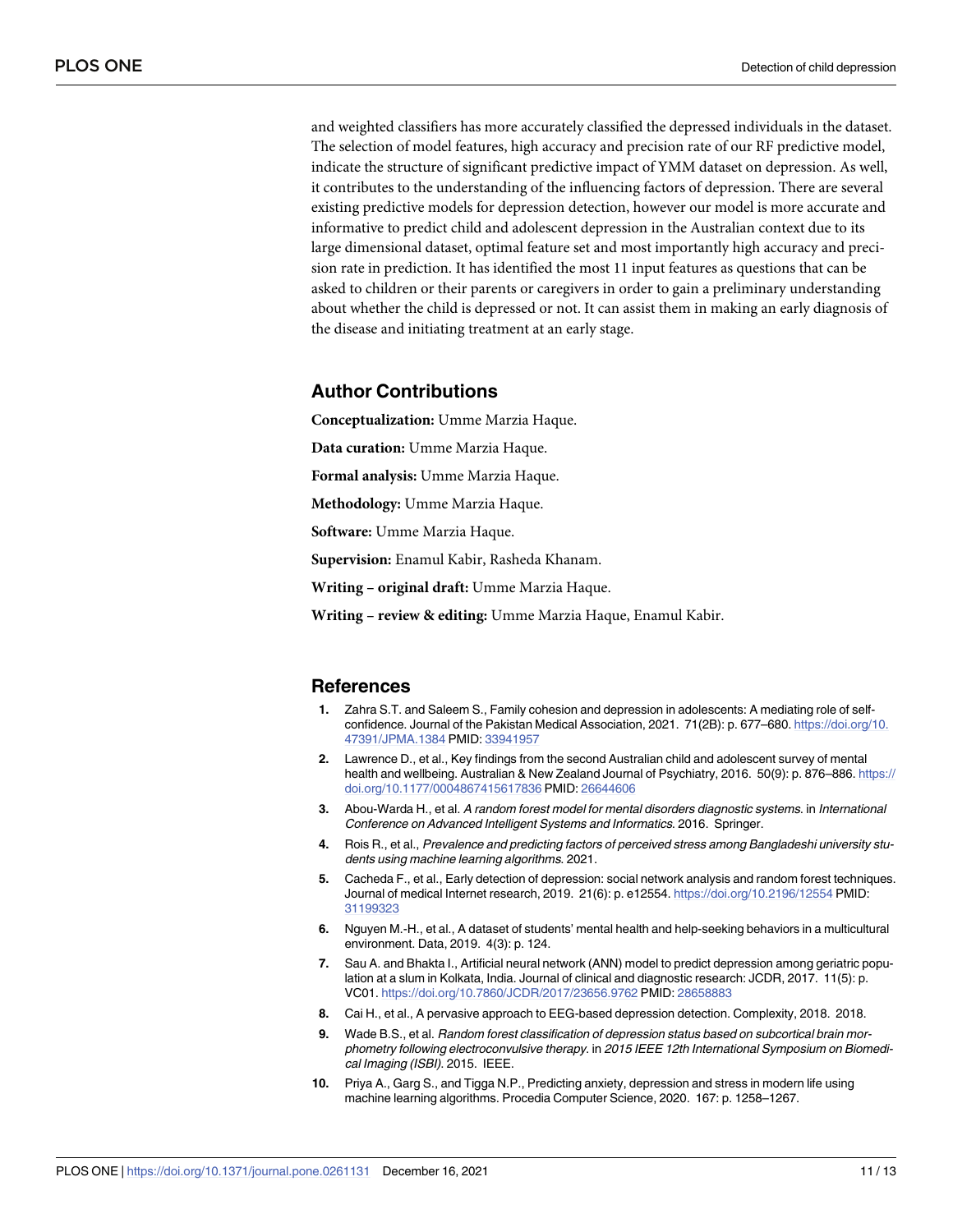- <span id="page-11-0"></span>**[11](#page-1-0).** Islam M.R., et al., Depression detection from social network data using machine learning techniques. Health information science and systems, 2018. 6(1): p. 1–12. [https://doi.org/10.1007/s13755-017-](https://doi.org/10.1007/s13755-017-0038-5) [0038-5](https://doi.org/10.1007/s13755-017-0038-5) PMID: [29279774](http://www.ncbi.nlm.nih.gov/pubmed/29279774)
- **[12](#page-1-0).** Supriya S., et al., EEG sleep stages analysis and classification based on weighed complex network features. IEEE Transactions on Emerging Topics in Computational Intelligence, 2018. 5(2): p. 236–246.
- **[13](#page-1-0).** Srividya M., Mohanavalli S., and Bhalaji N., Behavioral modeling for mental health using machine learning algorithms. Journal of medical systems, 2018. 42(5): p. 1–12. [https://doi.org/10.1007/s10916-018-](https://doi.org/10.1007/s10916-018-0934-5) [0934-5](https://doi.org/10.1007/s10916-018-0934-5) PMID: [29610979](http://www.ncbi.nlm.nih.gov/pubmed/29610979)
- **[14](#page-1-0).** Jiang T., et al., Addressing measurement error in random forests using quantitative bias analysis. American Journal of Epidemiology, 2021. <https://doi.org/10.1093/aje/kwab010> PMID: [33517416](http://www.ncbi.nlm.nih.gov/pubmed/33517416)
- **[15](#page-2-0).** Lebedev A., et al., Random Forest ensembles for detection and prediction of Alzheimer's disease with a good between-cohort robustness. NeuroImage: Clinical, 2014. 6: p. 115-125. [https://doi.org/10.1016/j.](https://doi.org/10.1016/j.nicl.2014.08.023) [nicl.2014.08.023](https://doi.org/10.1016/j.nicl.2014.08.023) PMID: [25379423](http://www.ncbi.nlm.nih.gov/pubmed/25379423)
- **16.** Pflueger M.O., et al., Predicting general criminal recidivism in mentally disordered offenders using a random forest approach. BMC psychiatry, 2015. 15(1): p. 1–10. [https://doi.org/10.1186/s12888-015-0447-](https://doi.org/10.1186/s12888-015-0447-4) [4](https://doi.org/10.1186/s12888-015-0447-4) PMID: [25885691](http://www.ncbi.nlm.nih.gov/pubmed/25885691)
- **17.** Banda J.M., et al., Finding missed cases of familial hypercholesterolemia in health systems using machine learning. NPJ digital medicine, 2019. 2(1): p. 1–8. <https://doi.org/10.1038/s41746-019-0101-5> PMID: [31304370](http://www.ncbi.nlm.nih.gov/pubmed/31304370)
- **18.** Laijawala, V., et al. Mental Health Prediction using Data Mining: A Systematic Review. in Proceedings of the 3rd International Conference on Advances in Science & Technology (ICAST). 2020.
- **[19](#page-2-0).** Chutia D., et al., An effective ensemble classification framework using random forests and a correlation based feature selection technique. Transactions in GIS, 2017. 21(6): p. 1165–1178.
- **[20](#page-2-0).** Nithya B. and Ilango V. Predictive analytics in health care using machine learning tools and techniques. in 2017 International Conference on Intelligent Computing and Control Systems (ICICCS). 2017. IEEE.
- **21.** Graham S., et al., Artificial intelligence for mental health and mental illnesses: an overview. Current psychiatry reports, 2019. 21(11): p. 1–18. <https://doi.org/10.1007/s11920-019-1094-0> PMID: [31701320](http://www.ncbi.nlm.nih.gov/pubmed/31701320)
- **22.** Byeon H., Is the random forest algorithm suitable for predicting parkinson's disease with mild cognitive impairment out of parkinson's disease with normal cognition? International journal of environmental research and public health, 2020. 17(7): p. 2594. <https://doi.org/10.3390/ijerph17072594> PMID: [32290134](http://www.ncbi.nlm.nih.gov/pubmed/32290134)
- **23.** Battineni G., et al., Applications of machine learning predictive models in the chronic disease diagnosis. Journal of personalized medicine, 2020. 10(2): p. 21. <https://doi.org/10.3390/jpm10020021> PMID: [32244292](http://www.ncbi.nlm.nih.gov/pubmed/32244292)
- **24.** Pekkala T., et al., Development of a late-life dementia prediction index with supervised machine learning in the population-based CAIDE study. Journal of Alzheimer's Disease, 2017. 55(3): p. 1055–1067. <https://doi.org/10.3233/JAD-160560> PMID: [27802228](http://www.ncbi.nlm.nih.gov/pubmed/27802228)
- **[25](#page-2-0).** Feres M., et al., Support vector machine-based differentiation between aggressive and chronic periodontitis using microbial profiles. International dental journal, 2018. 68(1): p. 39–46. [https://doi.org/10.](https://doi.org/10.1111/idj.12326) [1111/idj.12326](https://doi.org/10.1111/idj.12326) PMID: [28771699](http://www.ncbi.nlm.nih.gov/pubmed/28771699)
- **[26](#page-2-0).** Hafekost K., et al., Validation of the Adolescent Self-Esteem Questionnaire: Technical report. Telethon Kids Institute and the Graduate School of Education, The University of Western Australia, Perth, Australia. Retrieved on, 2017. 15(10): p. 2018.
- **[27](#page-2-0).** Hafekost J., et al., Methodology of young minds matter: The second Australian child and adolescent survey of mental health and wellbeing. Australian & New Zealand Journal of Psychiatry, 2016. 50(9): p. 866–875. <https://doi.org/10.1177/0004867415622270> PMID: [26698821](http://www.ncbi.nlm.nih.gov/pubmed/26698821)
- **[28](#page-2-0).** Breiman L., Random forests. Machine learning, 2001. 45(1): p. 5–32.
- **[29](#page-2-0).** Kursa M.B., Jankowski A., and Rudnicki W.R., Boruta–a system for feature selection. Fundamenta Informaticae, 2010. 101(4): p. 271–285.
- **[30](#page-2-0).** Le T.T., Fu W., and Moore J.H., Scaling tree-based automated machine learning to biomedical big data with a feature set selector. Bioinformatics, 2020. 36(1): p. 250–256. [https://doi.org/10.1093/](https://doi.org/10.1093/bioinformatics/btz470) [bioinformatics/btz470](https://doi.org/10.1093/bioinformatics/btz470) PMID: [31165141](http://www.ncbi.nlm.nih.gov/pubmed/31165141)
- **[31](#page-2-0).** Olson, R.S., et al. Evaluation of a tree-based pipeline optimization tool for automating data science. in Proceedings of the genetic and evolutionary computation conference 2016. 2016.
- **[32](#page-4-0).** Zou Q., et al., Finding the best classification threshold in imbalanced classification. Big Data Research, 2016. 5: p. 2–8.
- **[33](#page-4-0).** Kursa M.B. and Rudnicki W.R., Feature selection with the Boruta package. J Stat Softw, 2010. 36(11): p. 1–13.